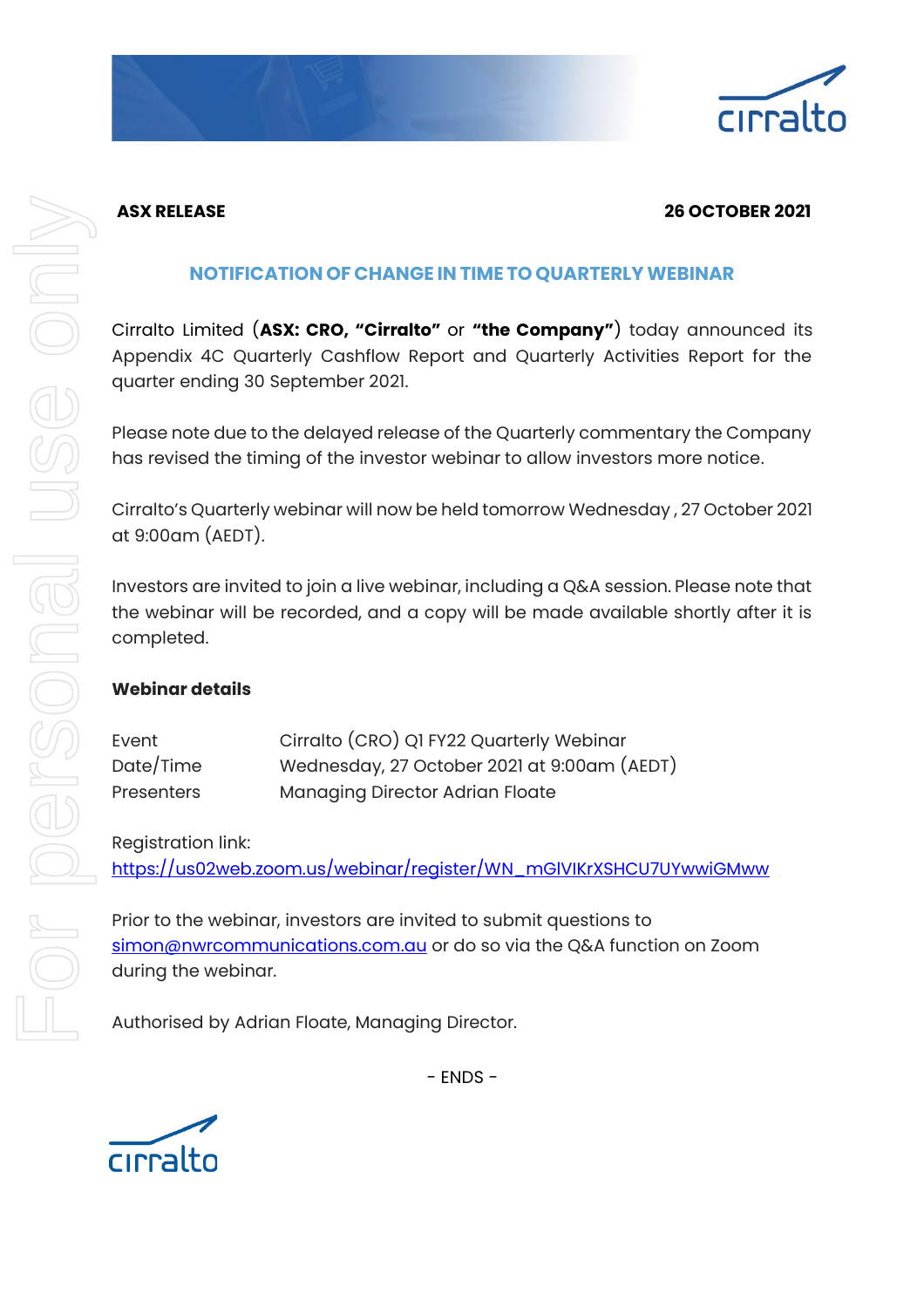#### **About Cirralto**

Cirralto Limited (ASX:CRO) is a transaction services business supplying industries with a broad range of B2B payment services, digital trading software and integrated solutions. Our goal is to convert eft payments to card payments utilising the BPSP engagement coupled with our payments collaboration framework. Our competitive advantages deliver customers end-to-end e-invoicing integration, rapid ordering, digital trust and automated reconciliation.

Cirralto supplies its customers a recipe of integrated software to create a vertical market standard operating environment (SOE) that enable the effective and seamless transfer of data from multiple, disparate software systems in one standardised technology solution, such as SpendaRetail. Cirralto has licensing agreements with third party software vendors that enable it to provide integrated SOE solutions to its customers.

For investors seeking information on the Company's activities that relate to marketing, customer events and other acknowledgement of customer activities, this information will be posted to the Company's news section of the website and on social media channels with the handle #getSpenda, active on Twitter, LinkedIn, Instagram and FaceBook.

### **About Spenda**

The Spenda solution is a family of products designed to support businesses in all their day-to-day activities. Unlike other software platforms that offer part of the solution, the Spenda suite improves efficiency and productivity in every area of business and has payments and finance baked into its core functionalities.

The Spenda suite is built on a framework of strong integrations at its core. The backend powerhouse that drives Spenda is an open-auth integration platform that enables customers to sync data across their cloud app ecosystem into their accounting and ERP software.

This engine can push and pull business data such as debtors, creditors, inventory and transactions (purchase orders, invoices, credit notes etc) in real-time or based